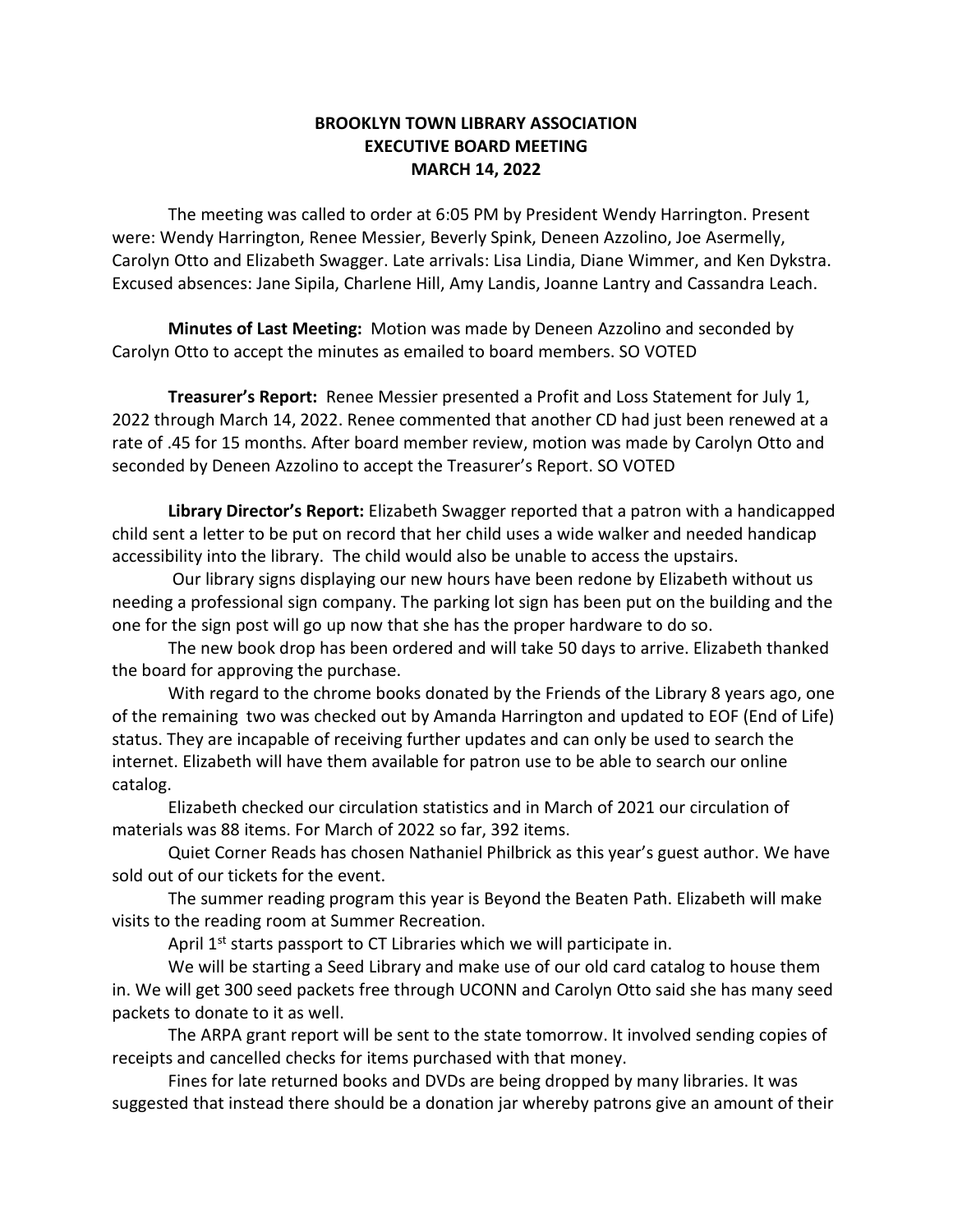choosing (no matter how small), return the past-due materials, and their fine is forgiven. Motion was made by Lisa Lindia and seconded by Beverly Spink that we adopt that policy. SO VOTED

Elizabeth met with Brooklyn Historical Society President, Elizabeth Knowlton, and several of our old town historical books have been donated to the society. A thank you letter containing the list of books donated has been received.

Motion was made by Renee Messier and seconded by Joe Asermelly to accept the Library Director's Report as given. SO VOTED

**Friends of the Library:** President Diane Wimmer reported that she will schedule a meeting to ask members if they would be willing to reimburse the library for the cost of the recently ordered new book drop.

## **OLD BUSINESS:**

**Return of Money to the Town:** A check for excess funds in the amount of \$14,920, representing town budget funds not used due to PPP loans received during COVID pandemic, was given to First Selectman, Austin Tanner, on December 27, 2021. He turned it over to the financial office whose clerk questioned why we had done so, since we do not have a contract with the town to return unused funds.

**New Book Drop:** It has already been ordered as reported under Library Director's Report.

**Reactivating New Library Facility Committee:** The committee was originally formed in 2019 and met once on October 22, 2019. A Library Space and Planning Worksheet was prepared at the request of former First Selectman, Rick Ives, and given to him in January of 2020. Original members of the committee were Catherine Tucker, Wendy Harrington, Michelle Shannon, Ken Dykstra and Deneen Azzolino. Elizabeth Swagger will replace retired Catherine Tucker, Michelle Shannon resigned from the board and turned in her committee materials, and Joe Asermelly and Jane Sipila were added to this group. Discussion ensued as to why reactivate the group when chances for a new town hall/library complex are not in the near future. According to First Selectman Tanner, who met with our Budget Committee, a future town hall/library complex was many years away because of a large six million dollar debt repayment the town had to make. Also what about possible donations from the Begary Trust and further monies from the woman who had given a donation honoring her late uncle's wishes that the library be remembered.

**Other:** Discussion on topic of handicap improvements at our entrance and checking on costs for the minimal pavement adjustment to existing pavement. Diane Wimmer asked Joe Asermelly if this was something Ellis Tech students could do and Joe explained the process. We will check into costs to get an idea of what the expense could be to make minor upgrades.

## **NEW BUSINESS:**